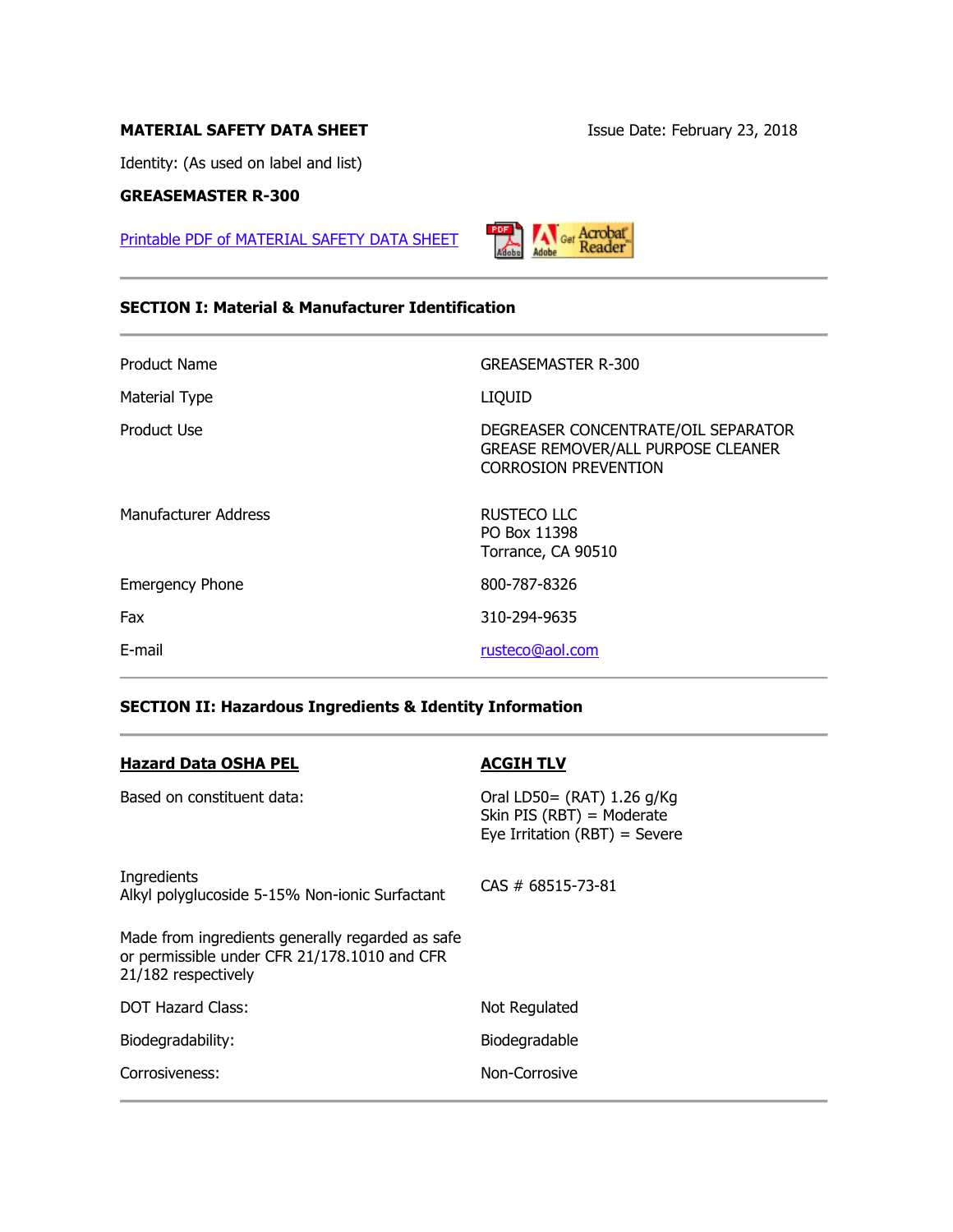# **SECTION III: Physical/Chemical Characteristics**

| <b>Boiling Point</b>                                 | 220 F                          | Specific gravity (H2O = 1): $1.04$                                                                                                                      |
|------------------------------------------------------|--------------------------------|---------------------------------------------------------------------------------------------------------------------------------------------------------|
| Solubility in Water                                  | Complete                       | Melting point: Not available                                                                                                                            |
| Vapor Pressure (mm Hg)<br>Vapor Density (Air $= 1$ ) | Not available<br>Not available | Evaporation rate (Butyl Acetate = $1$ ) : <1<br>Appearance and Odor: Clear, No odor<br>pH of 1% solution: 3.0-4.0<br>pH of 1% working solution: 6.5-7.0 |

#### **SECTION IV: Fire and Explosion Data**

| Flash Point (Methods Used) | Flammable Limits | LEL | UEL |
|----------------------------|------------------|-----|-----|
| N/A Aqueous                | N/A              | N/A | N/A |

#### **Special Fire Fighting Procedures**

Wear self-contained breathing apparatus and full protective gear when entering confined areas.

# **Unusual Fire and Explosion Hazards**

None

# **SECTION V: Reactivity Data**

Stable under normal conditions excessive heat

### **Incompatibility (Materials to avoid)**

None known

### **Hazardous Decomposition or By-products**

Thermal decomposition may produce carbon monoxide, carbon dioxide, hydrogen sulfide and oxides of sulfur.

| <b>Hazardous Polymerization</b> | <b>Conditions to avoid</b> |
|---------------------------------|----------------------------|
| Will not occur                  | Excessive heat             |

# **SECTION VI: Health Hazard Data**

**Routes of entry: Inhalation, Skin or Ingestion** 

Inhalation of mist, skin contact, ingestion

# **Stability Conditions to avoid**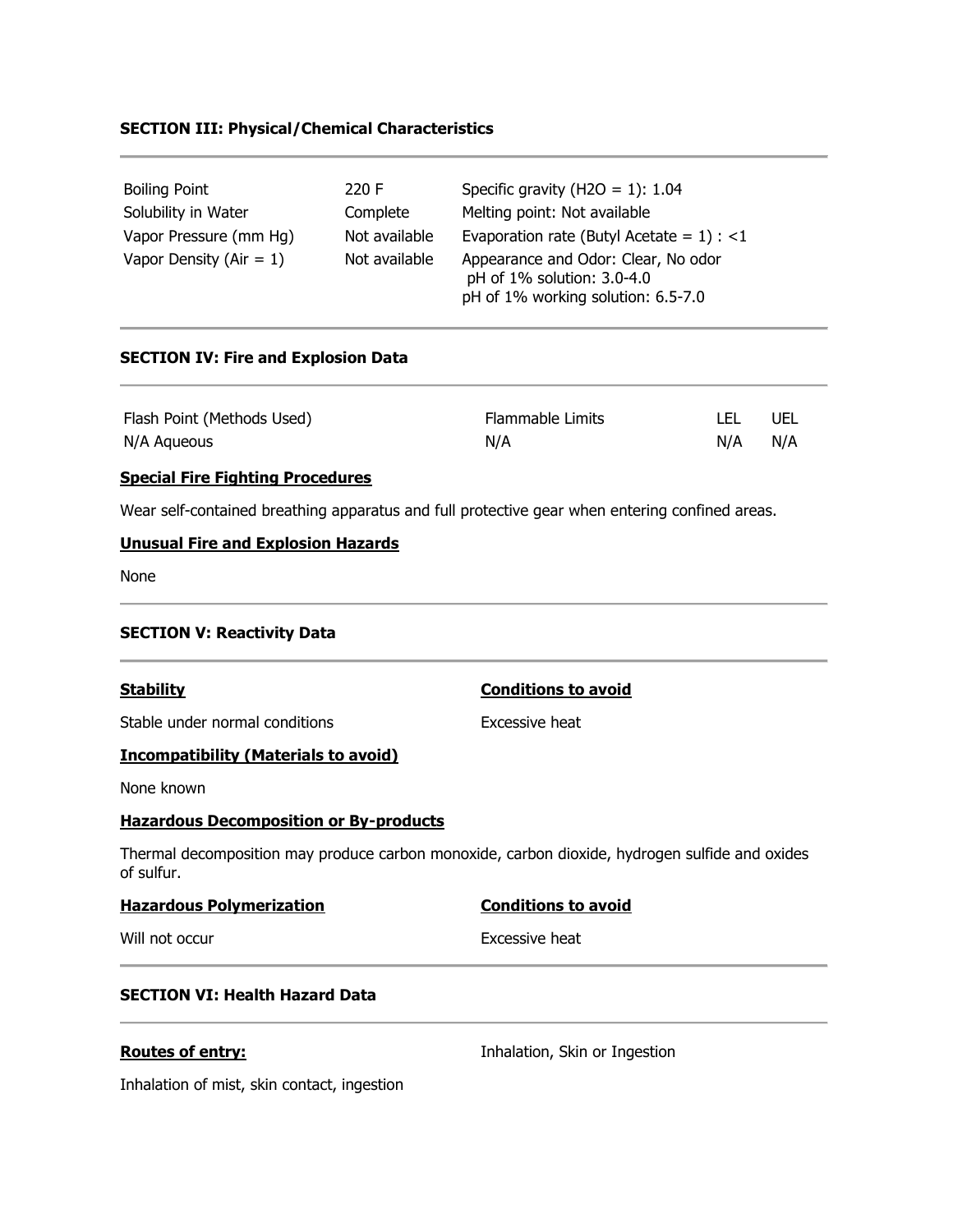# **Health Hazards (Acute & Chronic)**

# **Constituent Data**

| Skin Contact:           | No irritation                                                               |
|-------------------------|-----------------------------------------------------------------------------|
| Eyes Contact:           | Moderately irritating, possible corneal damage                              |
| Ingestion:              | Slightly toxic                                                              |
| Inhalation:             | Low volatility makes vapor inhalation unlikely<br>Aerosol may be irritating |
| Carcinogenicity:        | No                                                                          |
| NTP:                    | <b>No</b>                                                                   |
| <b>IARC Monographs:</b> | No                                                                          |
| OSHA regulated:         | No                                                                          |

### **Signs and Symptoms of Exposure**

Sweating, burning sensation, vomiting, nausea, shortness of breath

# **Medical conditions generally aggravated by exposure**

Mist may cause eye or respiratory irritation with coughing

## **Emergency and First Aid Procedures**

(A) Eyes

Immediately flush with plenty of water for 30 minutes, occasionally lifting lids. Call a physician.

(B) Skin

Remove contaminated clothing and wash contact area with soap and water for 15 minutes. If irritation persists, seek medical attention. Launder clothes before re-use.

(C) Ingestion

If appreciable quantities are swallowed call a physician or poison control center. Drink one or two glasses of water. Do not induce vomiting or give anything to an unconscious person.

# **SECTION VII: Precautions for Safe Handling and Use**

#### **Steps to be taken in case material is released or spilled:**

Contain spill or leak to prevent discharge to the environment. Remove free liquid, soak up with inert absorbent and place in contained waste treatment system.

#### **Waste Disposal Method**

Dispose of absorbed material in accordance with all Federal, State and Local regulations. Dispose of water in contained water treatment system.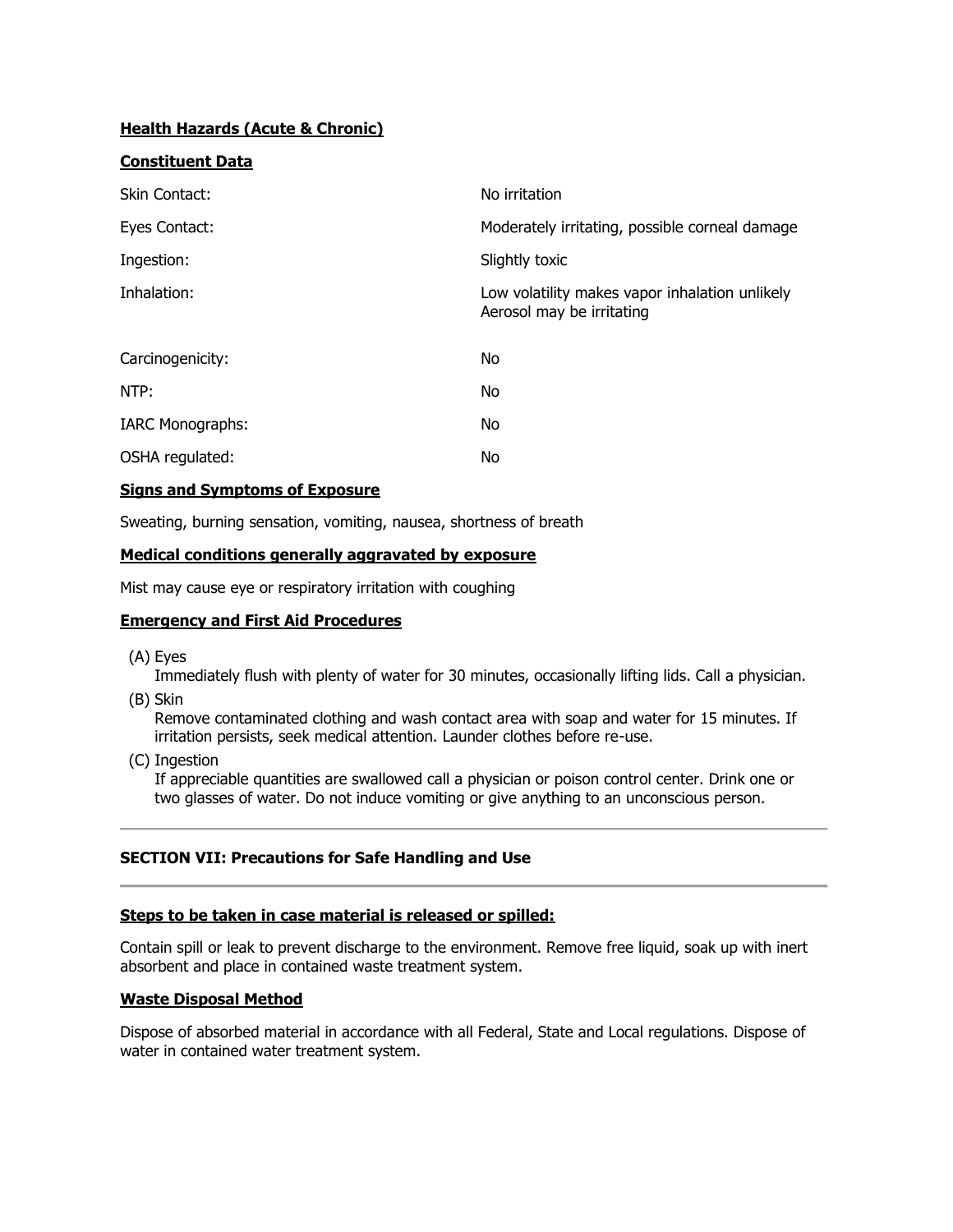### **SECTION VIII: Special Protection Information**

| DOT: Non-Regulated                                                          |                 |  |
|-----------------------------------------------------------------------------|-----------------|--|
| TSCA: Proprietary Mixture whose components are listed on the TSCA inventory |                 |  |
| Hazardous Class: None                                                       |                 |  |
| ID No.: None                                                                | Other Info: N/A |  |
|                                                                             |                 |  |

EPA: Superfund Amendments & Reauthorization Act (SARA) Title III; Section 313, Supplier Notification:

This product is known to contain the following chemicals, which are listed in 40 CFR 372.65 as toxic chemicals requiring notification:

| <b>Chemical Name</b> | CAS# | <b>Weight Percent</b> |
|----------------------|------|-----------------------|
| Not applicable       | N/A  | N/A                   |

### **SECTION IX: Control Measures**

### **Respiratory Protection (Specify Type)**

Wear a properly fitting NIOSH/MSHA approved respirator

#### **Ventilation**

Local exhaust preferred

#### **Protective Gloves**

Impervious gloves to avoid contact

#### **Eye Protection**

Chemical goggles and/or full face shield as needed

# **Other Protective Clothing or Equipment**

Wear impervious apron when splashing

# **SECTION X: STABILITY AND REACTIVITY**

Stability Data: Stable Hazardous Decomposition: N/A Incompatibility: N/A Corrosive Properties: Non-corrosive Conditions or Hazards to Avoid: N/A Oxidizer Properties: Not an oxidizer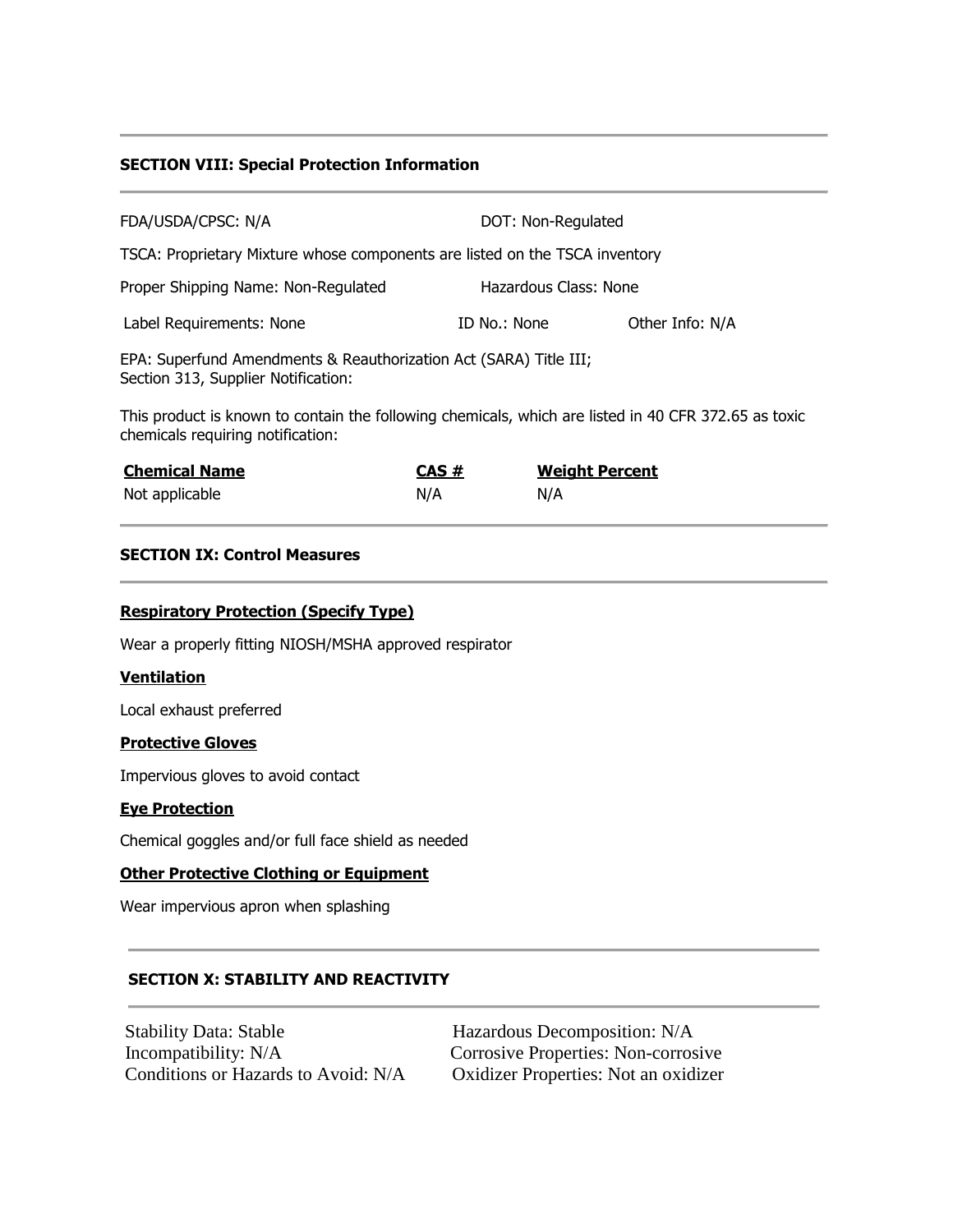### **SECTION XI: Special Precautions and Comments**

Avoid skin and eye contact. Ground containers when transferring from one to another. Where dusty conditions exist, an explosive atmosphere could develop as with any organic material.

Other Precautions: Not applicable

Registration or Certifications: Not applicable

#### **SECTION XII: TOXICOLOGICAL INFORMATION**

N/A

## **SECTION XIII: PRODUCT INFORMATION**

# PRODUCT FACT SHEET

#### **SECTION XIV: TRANSPORTATION INFORMATION**

Dot Shipping name: N/A Dot label required: N/A Dot Technical Name: N/A Dot Placard required: N/A Dot Primary Hazardous Class: N/A Dot Poison Container: N/A Dot Secondly Hazardous Class: N/A Bill of Lading Description: Class 55 Air Freight: Approved by IATA, ICAO Sea Freight: Not Regulated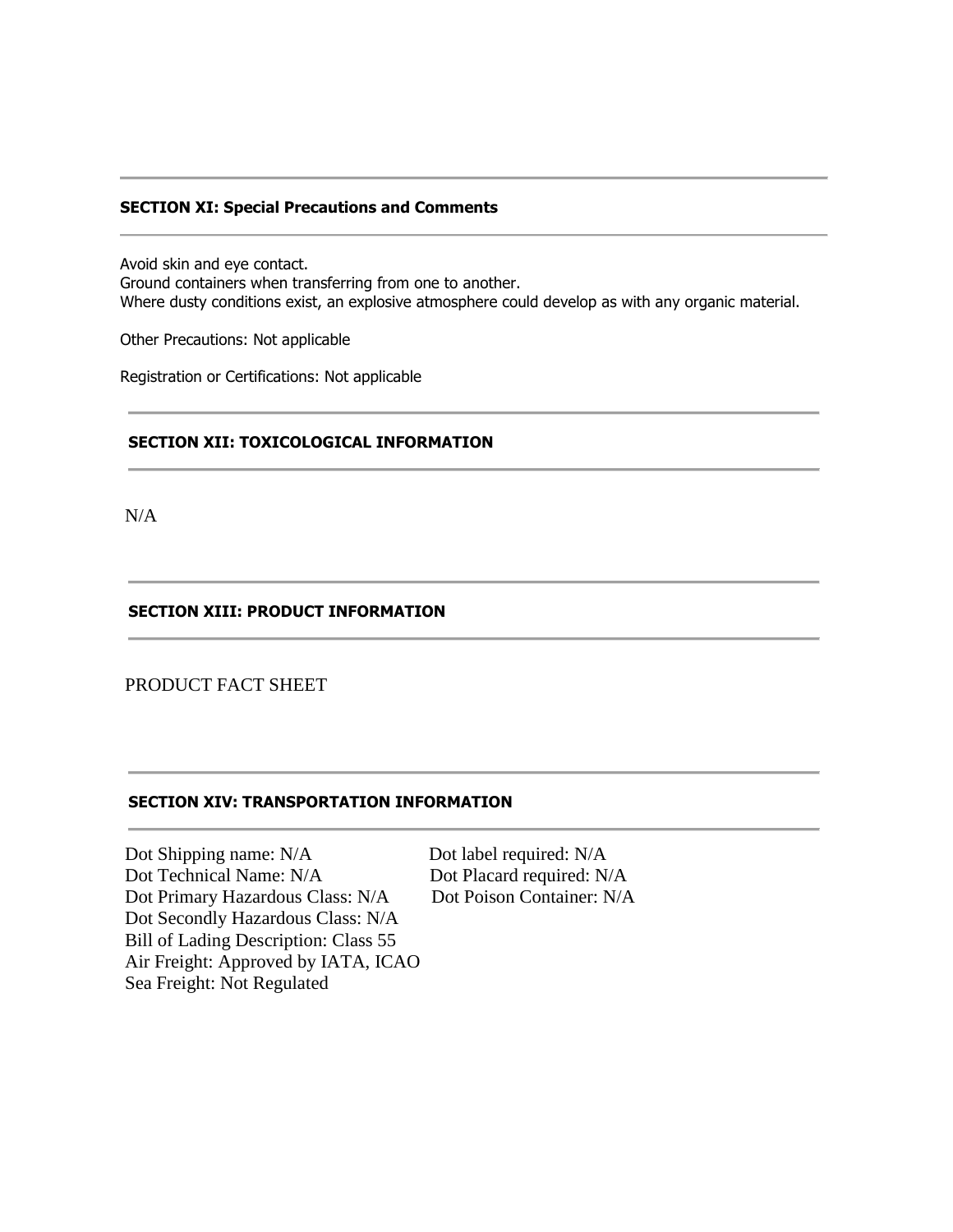### **SECTION XV: REGULATORY INFORMATION**

 TSCA Inventory Status: NO RCRA Hazard Waste No: N/A CERCLA: NO State Regulatory Info: USDA Approved

# **SECTION XVI: OTHER INFORMATION**

Hazardous rating OSHA: This product is considered NON HAZARDOUS and is safe for all type of transportation(Air and Sea Freight). Considered Class 55

### **IMPORTANT NOTICE**

#### **Please read carefully prior to use**

The information and data herein are believed to be accurate and have been compiled from sources to be believed to be reliable. It is offered for your consideration, investigation and verification. Buyer assumes all risk of usage, storage and handling of the product in compliance with Federal, State and Local laws and regulations. RUSTECO LLC MAKES NO WARRANTY OF ANY KIND, EXPRESS OR IMPLIED, CONCERNING THE ACCURACY OR COMPLETENESS OF THE INFORMATION AND DATA HEREIN. THE IMPLIED WARRANTIES OF MERCHANTABILITY AND FITNESS FOR A PARTICULAR PURPOSE ARE SPECIFICALLY EXCLUDED. RUSTECO LLC will not be liable for claims relating to any party's use of or reliance on information and data contained herein, regardless of whether it is claimed that the information and data are inaccurate, incomplete or otherwise misleading.

RUSTECO LLC, 1465 E. Del Amo Blvd., Carson, CA 90746

Effective Date: 06-04-2012 Issue three GREASEMASTER

#### **Manufacturer's Environmental & Technical Specifications**

The manufacturing process meets and/or exceeds the following safety and technical specifications:

1) Passed the U.S. Environmental Protection Agency's Method for Measuring the Acute Toxicity of Effluents to Freshwater and Marine Organisms; EPA/600/4-85/013. The Ceriodaphnia dubia test organisms used must not be older than 24 hours (+/- 4 hours) at test initiation. The mortality rate of the test organisms was 0% during the 96 hours test period.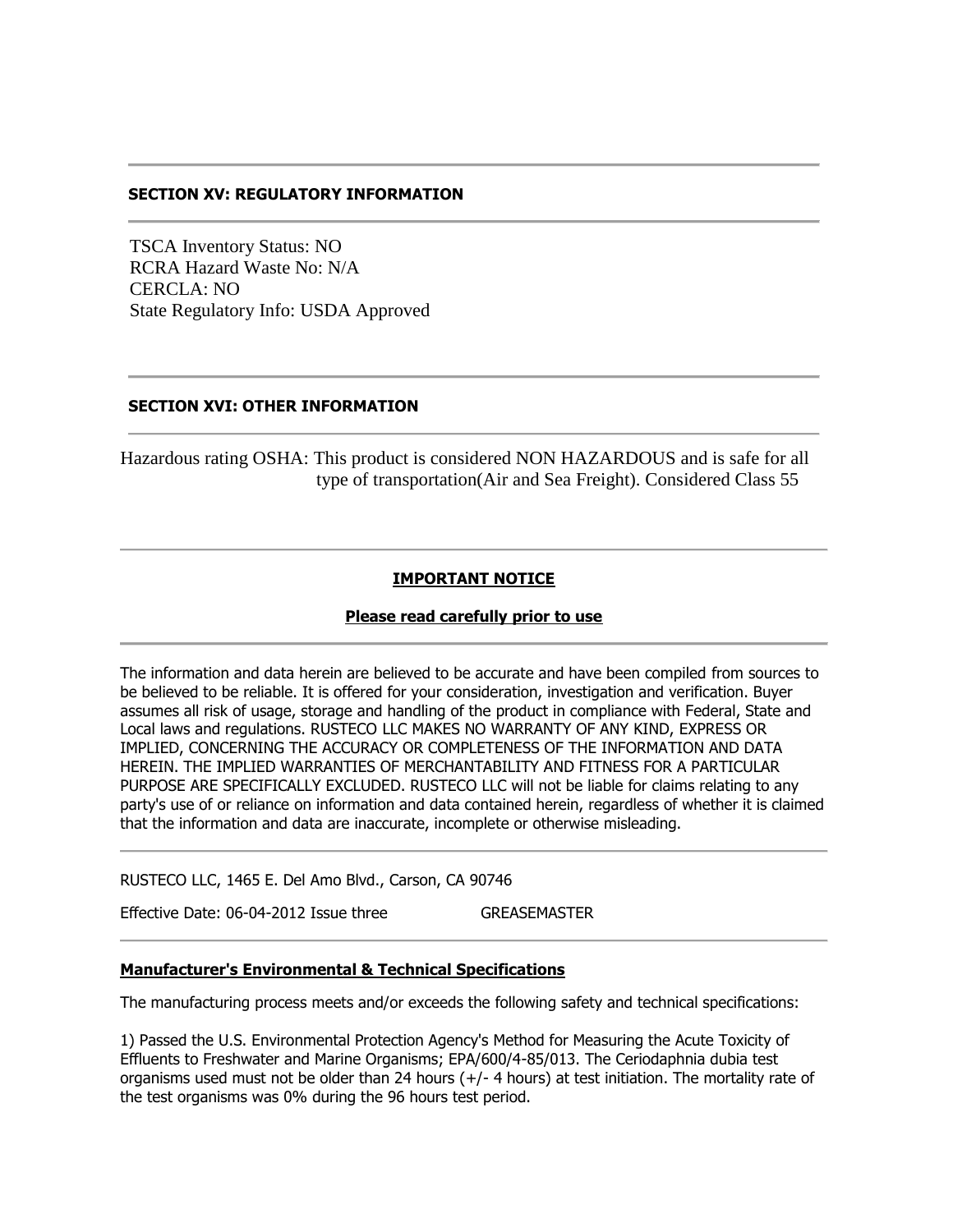2) Approved for discharge into the Ballast Water Treatment Facilities such as operated by the ALYESKA Marine Terminal in Alaska and Port of Portland in Oregon.

3) Approved by the United States Department of Agriculture as an A1 cleaner in all meat and poultry processing plants.

4) Passed the United States Protection Agency's standards of 8240 and 8270 Volatile & Semi-Volatile Organics Analysis.

5) Meets the safety criteria of the U.S. Food and Drug Administration (FDA) as a cleaner for use in all food handling establishments including the cleaning of baby milk bottles under CFR 21/178.1010

6) Passed the AQMD, State of California mandated Clean Air Solvent (CAS) Certification under eligibility determination by SCAQMD 313-91.

7) Is effective in cleaning applications at a dilution rate up to 3000 parts of water to one part of concentrate.

8) Approved by the County Sanitation District of Los Angeles County for discharge of the wastewater into the public sewer system.

9) Is certified as having no restrictions in transport or handling under the guidelines as established by organizations such as the UN, IMO, IATA and ICAO.

10) Meet the U.S. Navy specs on allowable salt deposits not exceeding three (3) microns per sq. cm prior to coating, after the surface has been cleaned. In accordance with EPA tests 600/R-95/136.

11) Acts as a Liquid Fertilizer after use life has expired.

12) Has passed the BOEING D6-17487 REVISION R and the AIRBUS AIMS 09-00-002 mandated tests as exterior aircraft wash as well as General Cleaner, Liquid Waxes, Polishes and Polishing Compounds.

13) Has been certified by the U.S. Department of Agriculture (USDA) as a biobased cleaner with a biobased content of 98%.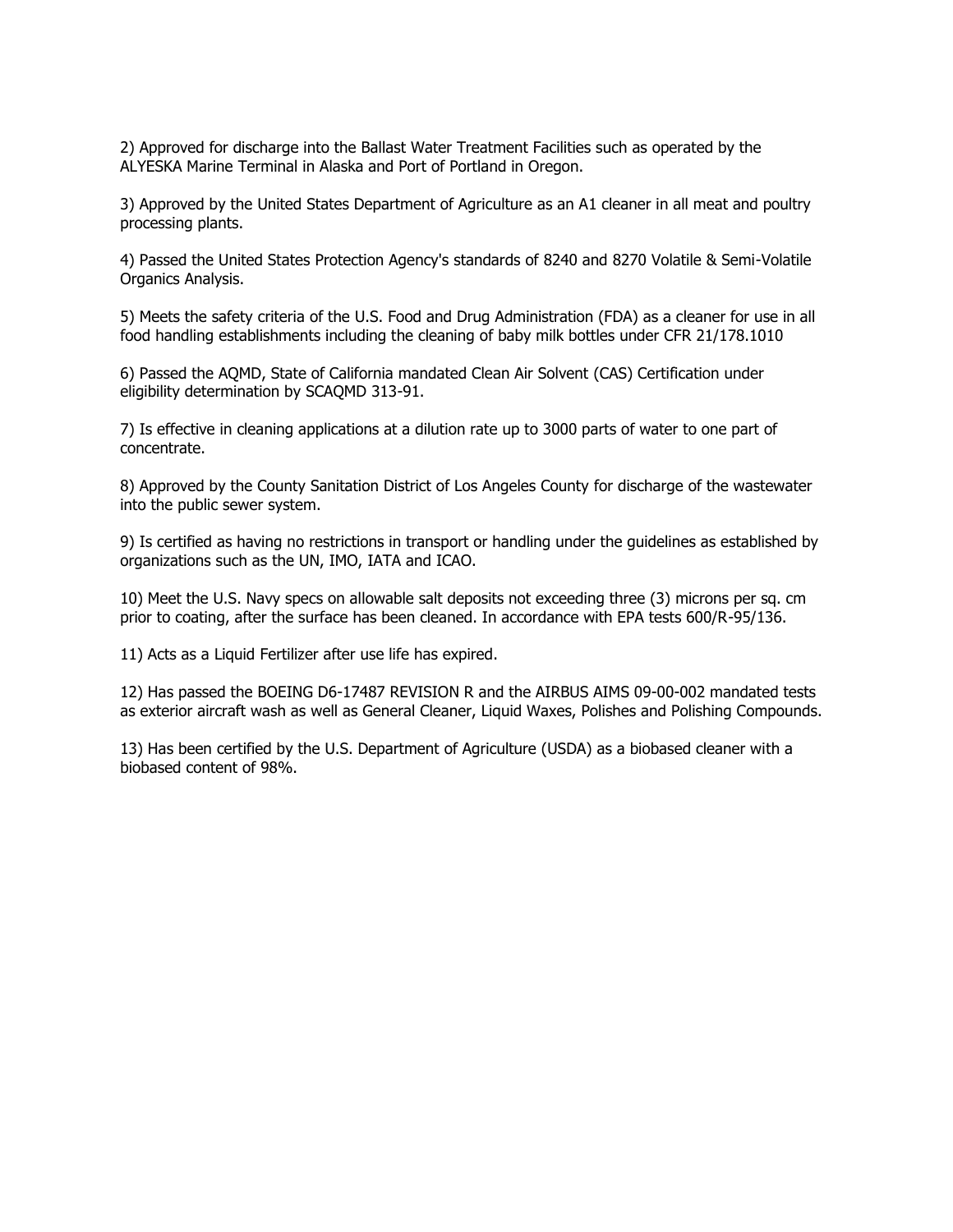# **GreaseMaster R-300 Fact Sheet Mineral, Animal & Vegetable Fats Oil or Grease (FOG) Removal**

# **Product Description**

The GreaseMaster R-300 is a concentrated liquid which is very effective in applications requiring the removal of mineral, animal or vegetable fats, oil or grease (FOG) and is an excellent all purpose cleaner for industrial, commercial or residential applications alike.

# **Physical Characteristics**

The GreaseMaster is an inviscid fluid with a specific gravity and boiling point very close to that of water. Its primary effective ingredients are derived from organic plants, generally regarded as safe or permissible under Federal Regulations CFR 21/178.1010 and 21/182 respectively. The product is stable and non-reactive with other substances; is biodegradable and completely non-corrosive in concentrated form.

# **Method of Action**

When applied to grease or oil contaminated areas, the R-300 binds to these substances drawing them away when the area is rinsed with water. It will effectively and selectively remove all oil or animal fat substances whether they exist as surface deposits or are deeply ensconced in some other material (oil soaked wood or fabric for example). After several hours of stagnation of the runoff mixture, the oil/fat contaminants will naturally achieve a very high degree of physical separation. (After 24 hours of settling, the GreaseMaster used solution has an oil content of 12.4 ppm, or less than 3 ppm when absorbent pads have been placed in the liquid, well below the EPA's requirement of 50 ppm for disposal into waste water treatment facilities). The contaminants can then be easily and economically recovered for subsequent reprocessing or disposal by skimming.

# **Handling Information**

There are no OSHA, DOT, EPA, IATA or ICAO restrictions in the handling, storage or transportation of the GreaseMaster either before or after use, (assuming that any contaminants have been separated).

# **Special Features**

Because of its nature and method of application, the GreaseMaster has several characteristics which distinguish it from any other industrial/commercial cleaners:

1) From its manufacture to use or disposal, the GreaseMaster is exceptionally environmentally friendly. The product consists largely of waste from organically grown plants. With its ability to act as a deemulsifier, the oil based contaminants can be easily recovered. Recovery can be used to recycle the oil-based substances, or, at a minimum, to reduce the amount of waste generated by the cleaning process. The GreaseMaster is benign, has almost a neutral pH and can be disposed of as a normal effluent (e.g. into the municipal sewer system) or can be used as a plant fertilizer.

2) The R-300 can be directly applied to heavily soiled or contaminated areas, which typically require 'pre-cleaning' when other cleaning agents are used. The R-300 can be effectively applied even on long